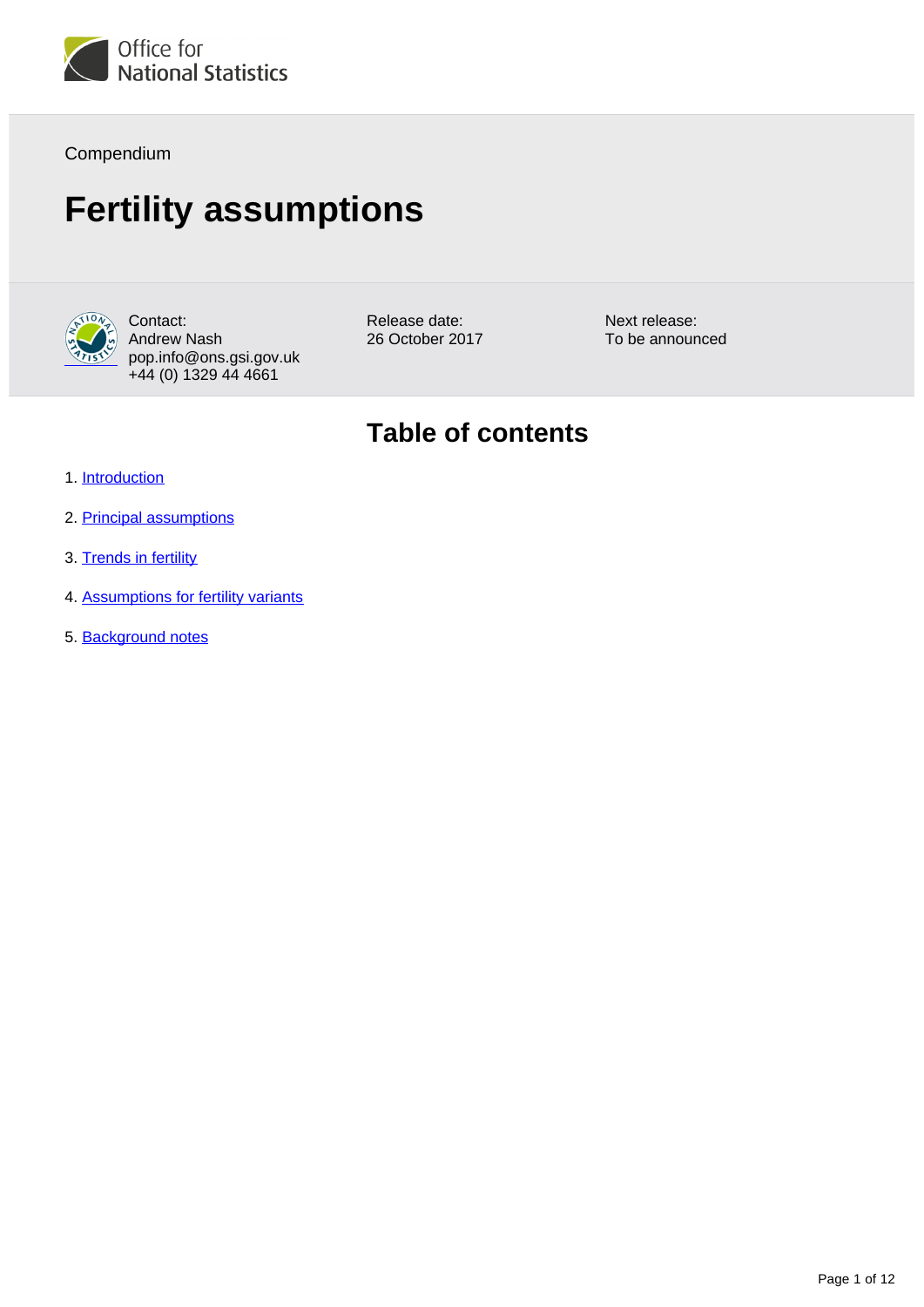# <span id="page-1-0"></span>**1 . Introduction**

This article provides detailed information on the principal and variant fertility assumptions used in the 2016-based national population projections. For England and Wales the long-term average completed family size is assumed to be 1.85 children per woman, a decrease of 0.05 from the 2014-based projections. Northern Ireland has seen no change from the 2014-based projections; it is still assumed to be 2.00 children per woman. The assumption for Scotland has been reduced from 1.70 to 1.65, a difference of 0.05 from the 2014-based projections.

Completed family size (CFS) is the average number of live-born children per woman which a group of women born in the same year have had by the end of their childbearing years. In general, measurement and analysis of fertility in terms of women born in a particular year is referred to as cohort fertility.

The age-specific fertility rate (ASFR) is the average number of children per woman, born to a group of women of a particular age in a particular year, normally expressed per thousand women.

The total period fertility rate (TFR) is the average number of children per woman that would be born to a group of women if they experienced the current year's age-specific fertility rates for each year of their childbearing years. This measure is referred to as the total fertility rate, or TFR, in this article.

# <span id="page-1-1"></span>**2 . Principal assumptions**

The numbers of births for the projections are obtained by applying the appropriate fertility rate to the number of women at each age during each year of the projection period. Because cohort fertility rates are more stable than period rates, the fertility rates used in the projections are derived from assumptions relating to the year in which women were born. Cohort fertility rates are more stable because they are affected only by changes in the total number of children women have and not by the timing of births within women's lives. Period rates, the total fertility rate, in contrast, may rise or fall if births are brought forward or delayed for any reason.

The assumptions about completed family size are based on family-building patterns to date and other relevant evidence. Discussion papers showing the background information used in setting the fertility assumptions are available. [Consultation papers](https://www.ons.gov.uk/peoplepopulationandcommunity/populationandmigration/populationprojections/methodologies/2016basednationalpopulationprojectionsconsultationpapers#2016-based-national-population-projections-consultation-papers)

Tables 3.1 to 3.3 show estimated and assumed: average completed family size, births per 1,000 women, achieved family size and average age at motherhood, by year of birth of woman.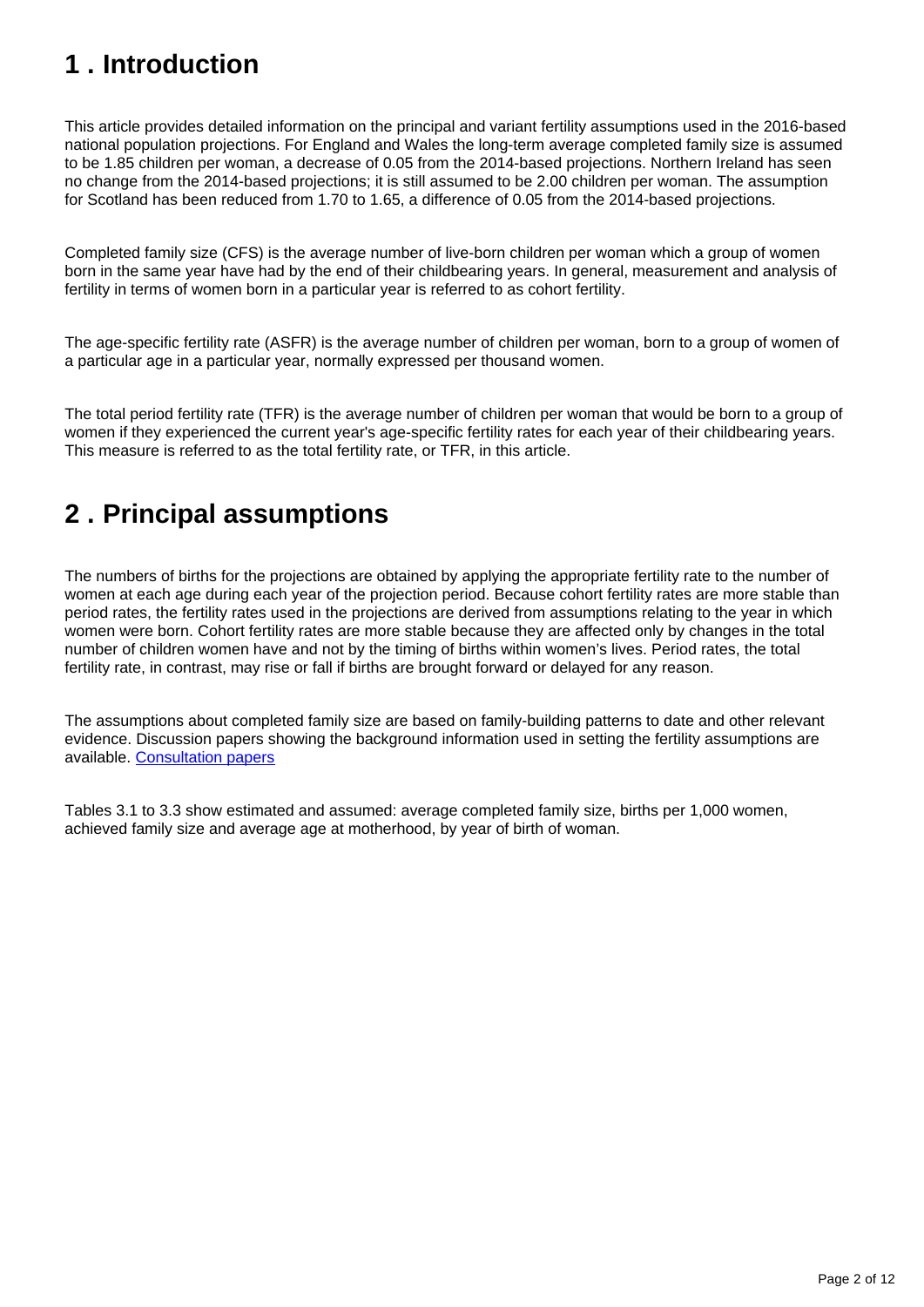**Table 3.1: Estimated and assumed average completed family size for the constituent countries of the UK, women born 1950 to 2020**

|                             | Year of birth of woman |      |      |      |                               |  |      |      |      |                                                                                                           |      |      |      |      |
|-----------------------------|------------------------|------|------|------|-------------------------------|--|------|------|------|-----------------------------------------------------------------------------------------------------------|------|------|------|------|
|                             |                        |      |      |      | 1950 1955 1960 1965 1970 1975 |  | 1980 | 1985 | 1990 | 1995                                                                                                      | 2000 | 2005 | 2010 | 2015 |
| England 2.06 2.02 1.98 1.91 |                        |      |      |      |                               |  |      |      |      | $1.91$ $1.92$ $*$ $1.99$ $*$ $2.00$ $*$ $1.98$ $*$ $1.89$ $*$ $1.85$ $*$ $1.85$ $*$ $1.85$ $*$ $1.85$ $*$ |      |      |      |      |
| Wales                       | 2.10                   | 2.05 | 1.99 | 1.96 |                               |  |      |      |      | 1.94  1.92 * 1.95 * 1.99 * 1.98 * 1.88 * 1.85 * 1.85 * 1.85 * 1.85 *                                      |      |      |      |      |
| Scotland 2.08               |                        | 1.95 | 1.87 |      |                               |  |      |      |      | 1.80 1.74 1.72 * 1.75 * 1.74 * 1.69 * 1.62 * 1.62 * 1.62 * 1.64 * 1.65 *                                  |      |      |      |      |
| Northern 2.87<br>Ireland    |                        |      |      |      | 2.65 2.42 2.22 2.11           |  |      |      |      | 2.00 * 2.13 * 2.07 * 2.04 * 1.99 * 1.99 * 1.99 * 2.00 * 2.00 *                                            |      |      |      |      |
| United<br>Kingdom           | 2.09                   | 2.03 | 1.98 | 1.91 | 1.91                          |  |      |      |      | $1.91$ * $1.97$ * $1.98$ * $1.96$ * $1.87$ * $1.84$ * $1.84$ * $1.84$ * $1.84$ *                          |      |      |      |      |

Source:Office for National Statistics

Note :

1. \* Figures are partly or wholly projected

#### **Table 3.2: Estimated and assumed births per 1,000 women by age and year of birth, UK, women born 1950 to 2020**

| Year of birth of woman |      |           |      |      |      |      |         |         |        |       |             |         |             |                                                                  |                    |
|------------------------|------|-----------|------|------|------|------|---------|---------|--------|-------|-------------|---------|-------------|------------------------------------------------------------------|--------------------|
| <b>Ages</b>            |      | 1950 1955 | 1960 | 1965 | 1970 | 1975 | 1980    | 1985    | 1990   | 1995  | 2000        | 2005    | 2010        | 2015                                                             | 2020<br>&<br>later |
| Under 20               | 231  | 221       | 156  | 133  | 152  | 147  | 154     | 135     | 127    | 88    | 64 *        | $60*$   | 59 *        | $58*$                                                            | 58 *               |
| $20 - 24$              | 699  | 561       | 527  | 457  | 418  | 361  | 346     | 357     | 338    |       | 266 * 246 * |         | 240 * 238 * | $238*$                                                           | 238 *              |
| $25 - 29$              | 634  | 650       | 630  | 594  | 522  | 469  | 498     | 513     | 492 *  | 483 * | 483 *       | 483 *   | 484 *       | 485 *                                                            | 485 *              |
| $30 - 34$              | 365  | 403       | 438  | 454  | 466  | 533  | 556     | 554 *   | $572*$ | 591 * | 599 *       | $602 *$ | $606 *$     | $606 *$                                                          | $606 *$            |
| $35 - 39$              | 132  | 163       | 190  | 216  | 276  | 316  | $332 *$ | $336 *$ | 344 *  |       | 353 * 357 * | $361 *$ | $361 *$     | $361 *$                                                          | $361 *$            |
| 40 & over              | 28   | 36        | 43   | 57   | 71   | 80 * | 86 *    | 87 *    | 88 *   | $90*$ | $91 *$      | $91*$   | $91*$       | $91*$                                                            | $91*$              |
| Average<br>Completed   |      |           |      |      |      |      |         |         |        |       |             |         |             |                                                                  |                    |
| Family<br>Size         | 2.09 | 2.03      | 1.98 | 1.91 | 1.91 |      |         |         |        |       |             |         |             | $1.91 * 1.97 * 1.98 * 1.96 * 1.87 * 1.84 * 1.84 * 1.84 * 1.84 *$ | 1.84 $*$           |

Source:Office for National Statistics

Note :

1. \* Figures are partly or wholly projected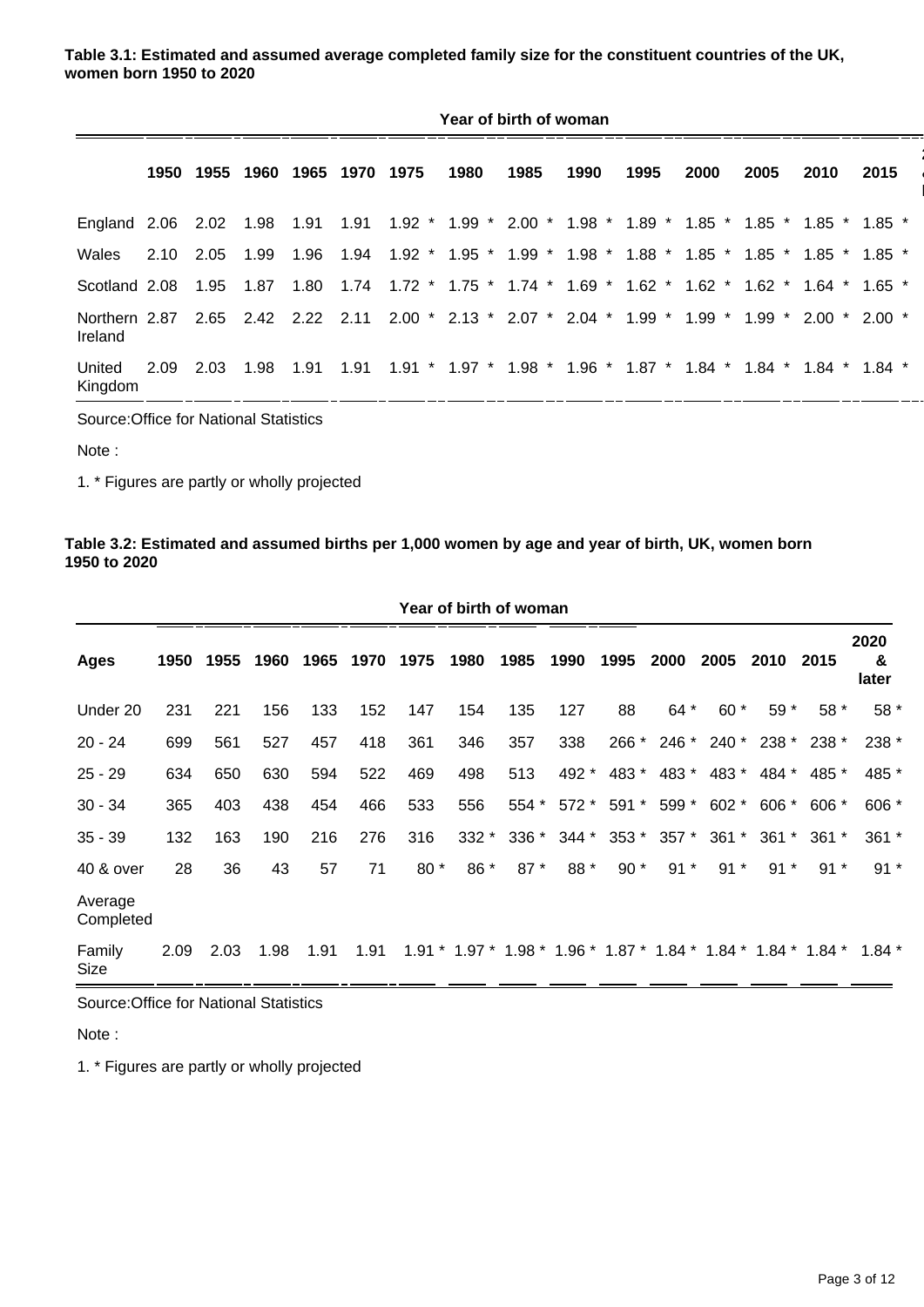#### **Table 3.3: Estimated and assumed achieved family size by exact age, and average age at motherhood, UK**

|                                        |      |      |           |      |      |                                                                                       | Year of birth of woman                                    |      |              |                                                        |      |      |                                          |                 |     |
|----------------------------------------|------|------|-----------|------|------|---------------------------------------------------------------------------------------|-----------------------------------------------------------|------|--------------|--------------------------------------------------------|------|------|------------------------------------------|-----------------|-----|
| <b>Ages</b>                            | 1950 |      | 1955 1960 | 1965 | 1970 | 1975                                                                                  | 1980                                                      | 1985 | 1990         | 1995                                                   | 2000 | 2005 | 2010                                     | 2015            | 202 |
|                                        |      |      |           |      |      |                                                                                       |                                                           |      |              |                                                        |      |      |                                          |                 | lat |
| 20                                     | 0.23 | 0.22 | 0.16      | 0.13 | 0.15 | 0.15                                                                                  | 0.15                                                      | 0.14 | 0.13         | 0.09                                                   |      |      | $0.06 * 0.06 * 0.06 * 0.06 *$            |                 | 0.0 |
| 25                                     | 0.93 | 0.78 | 0.68      | 0.59 | 0.57 | 0.51                                                                                  | 0.50                                                      | 0.49 | 0.47         |                                                        |      |      | $0.35 * 0.31 * 0.30 * 0.30 * 0.30 *$     |                 | 0.1 |
| 30                                     | 1.56 | 1.43 | 1.31      | 1.18 | 1.09 | 0.98                                                                                  | 1.00                                                      | 1.01 | $0.96*$      |                                                        |      |      | $0.84 * 0.79 * 0.78 * 0.78 * 0.78 * 0.1$ |                 |     |
| 35                                     | 1.93 | 1.84 | 1.75      | 1.64 | 1.56 | 1.51                                                                                  | 1.55                                                      |      | $1.56*1.53*$ |                                                        |      |      | $1.43 * 1.39 * 1.38 * 1.39 *$            | $1.39*$         | 1.1 |
| 40                                     | 2.06 | 2.00 | 1.94      | 1.85 | 1.83 | 1.83                                                                                  | $1.89*$                                                   |      |              | $1.90 * 1.87 * 1.78 * 1.75 * 1.74 * 1.75 * 1.75 * 1.1$ |      |      |                                          |                 |     |
| 45                                     | 2.09 | 2.03 | 1.98      | 1.91 | 1.90 | $1.90*$                                                                               | $1.97*$                                                   |      |              | $1.98 * 1.96 * 1.86 * 1.83 * 1.83 * 1.83 *$            |      |      |                                          | $1.83 * 1.1$    |     |
| Average<br>completed                   |      |      |           |      |      |                                                                                       |                                                           |      |              |                                                        |      |      |                                          |                 |     |
| family size                            | 2.09 | 2.03 | 1.98      | 1.91 | 1.91 |                                                                                       | $1.91 * 1.97 * 1.98 * 1.96 * 1.87 * 1.84 * 1.84 * 1.84 *$ |      |              |                                                        |      |      |                                          | 1.84 $^{\star}$ | 1.1 |
| Mean age<br>at                         |      |      |           |      |      |                                                                                       |                                                           |      |              |                                                        |      |      |                                          |                 |     |
| motherhood                             |      |      |           |      |      |                                                                                       |                                                           |      |              |                                                        |      |      |                                          |                 |     |
| (years)                                | 26.4 | 27.1 | 27.8      |      |      | 28.4 28.9 29.49 * 29.61 * 29.69 * 29.89 * 30.52 * 30.80 * 30.88 * 30.89 * 30.90 * 30. |                                                           |      |              |                                                        |      |      |                                          |                 |     |
| Source: Office for National Statistics |      |      |           |      |      |                                                                                       |                                                           |      |              |                                                        |      |      |                                          |                 |     |
| $\cdots$                               |      |      |           |      |      |                                                                                       |                                                           |      |              |                                                        |      |      |                                          |                 |     |

Note :

1. \* Figures are partly or wholly projected

 2. The ages of women are presented in 'exact age'. Therefore figures should be interpreted as the average number of children a woman has had up to that actual birthday.

### <span id="page-3-0"></span>**3 . Trends in fertility**

For the UK as a whole, completed family size showed a sharp decline from an average of around 2.45 children for women born in the mid-1930s to just over 2 for women born in the 1950's. Since then, the completed family size has declined gradually, with women born in 1970, effectively the most recent cohort to have completed their fertility, achieving an average of 1.91 children per woman. Completed family size has decreased similarly across all constituent countries. For the 1970 cohort, Scotland had the lowest completed family size at 1.74 with Northern Ireland recording the highest at 2.11.

For the UK, the family sizes to be achieved by women currently in their twenties or younger are highly conjectural, but there is some evidence that suggests falls in cohort fertility could be slowing down. Women born in 1980 have had more children on average by age 30 than those born in 1975 and, because fertility rates at older ages are projected to remain high, the 1980 cohort is projected to have 1.97 children on average, a higher completed family size than women born in the 1970s. It has been assumed that average completed family size for the UK as a whole will fluctuate and fall gradually for women born after 1980, stabilising at 1.84 children for women born from 2000 onwards.

For England, and for Wales, the long-term average completed family size is assumed to be 1.85 children per woman. A higher level of 2.00 is assumed for Northern Ireland and a lower level of 1.65 is assumed for Scotland. These assumptions have reduced by 0.05 for England, Wales and Scotland compared with the 2014-based projections. Northern Ireland has seen no change from the 2014-based projections.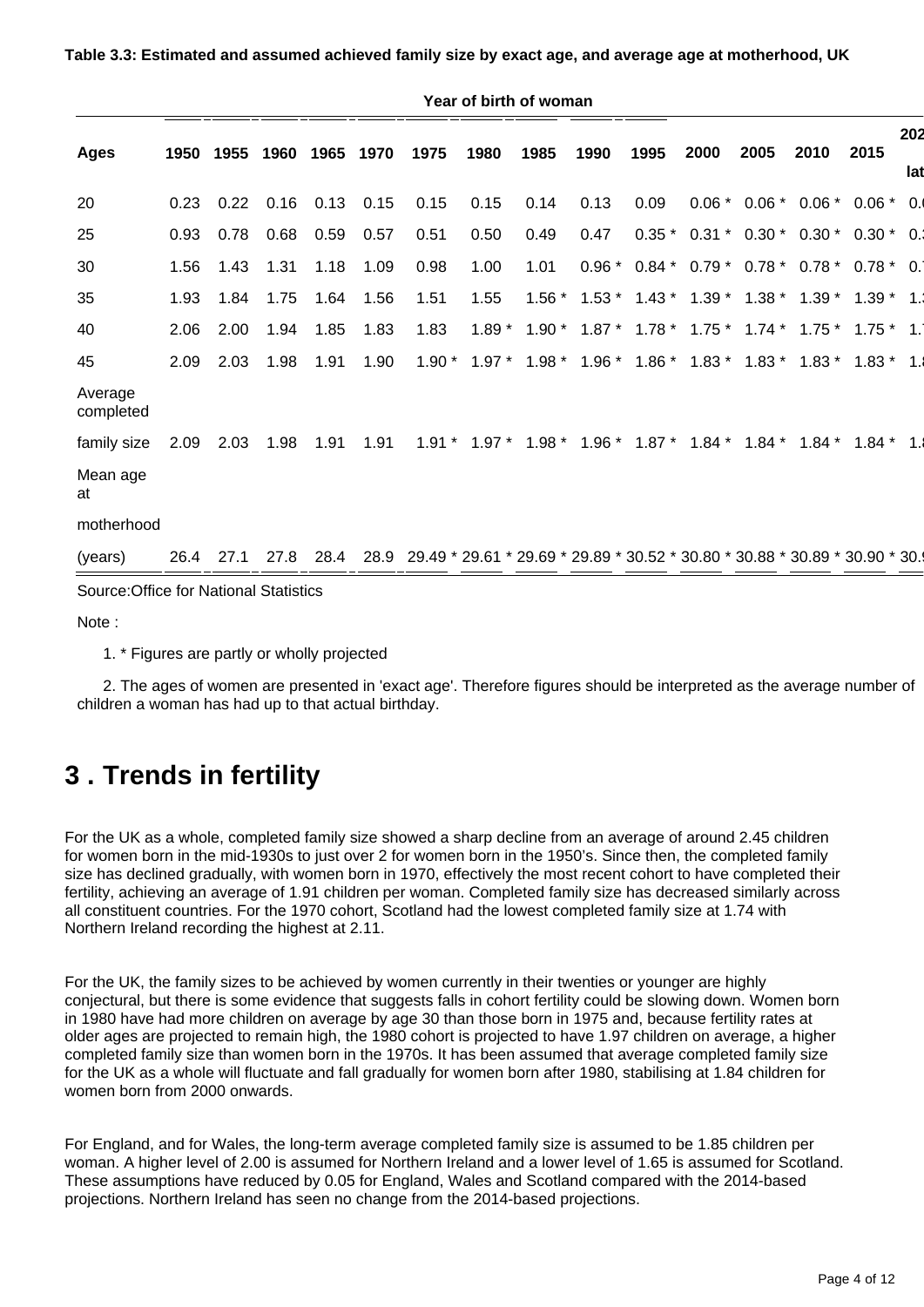Between 2002 and 2008, total fertility rates increased in all constituent countries of the UK, followed by a dip in 2009 (see Figure 3.1). England, Wales and Northern Ireland showed some recovery from 2010 until 2013, when all the UK countries saw a large decline in total fertility rates. For England, Wales and Northern Ireland total fertility rates continued to decline from 2013 levels.

The Total fertility rate for Scotland continued to decline after 2009 to 1.52 in 2016, the lowest level since 2003.

In 2016 the total fertility rate was 1.81 in England, 1.74 in Wales and 1.95 in Northern Ireland.

For the UK as a whole the total fertility rate reached 1.79 in 2016, a small decline from 1.80 in 2015.

For the latest projections, it is assumed that there will be a gradual upward trend in the UK total fertility rate, following a small short-term decline before it levels out at 1.84 in the long-term.

Figure 3.1 shows that for the UK, the total fertility rate in 2017 (the first year of the projection period, which is controlled using the provisional estimates) is not in line with the projection trajectory into the future. This can also be seen for the constituent countries in Figure 3.4. This pattern has occurred because total fertility rates calculated for 2017, which incorporate the latest observed births data, are lower than originally assumed in the projections. The total fertility rate for 2018 comes back into line with the assumed projection trajectory.

Births per 1,000 women have shown declines for all women aged under 30; this trend is assumed to continue, especially at the youngest ages, for future cohorts. Conversely, births per 1,000 women for women aged 30 and over have increased for each cohort and this is projected to continue for future cohorts (Table 3.2).

Over the past fifteen years, fertility rates have generally been rising faster among women in their thirties and forties than for women in their twenties, so mean age at childbirth has continued to rise. The average age at motherhood for the UK is projected to increase from 28.9 years for women born in 1970 to a long-term level of 30.9 for women born from 2002 onwards (Table 3.3)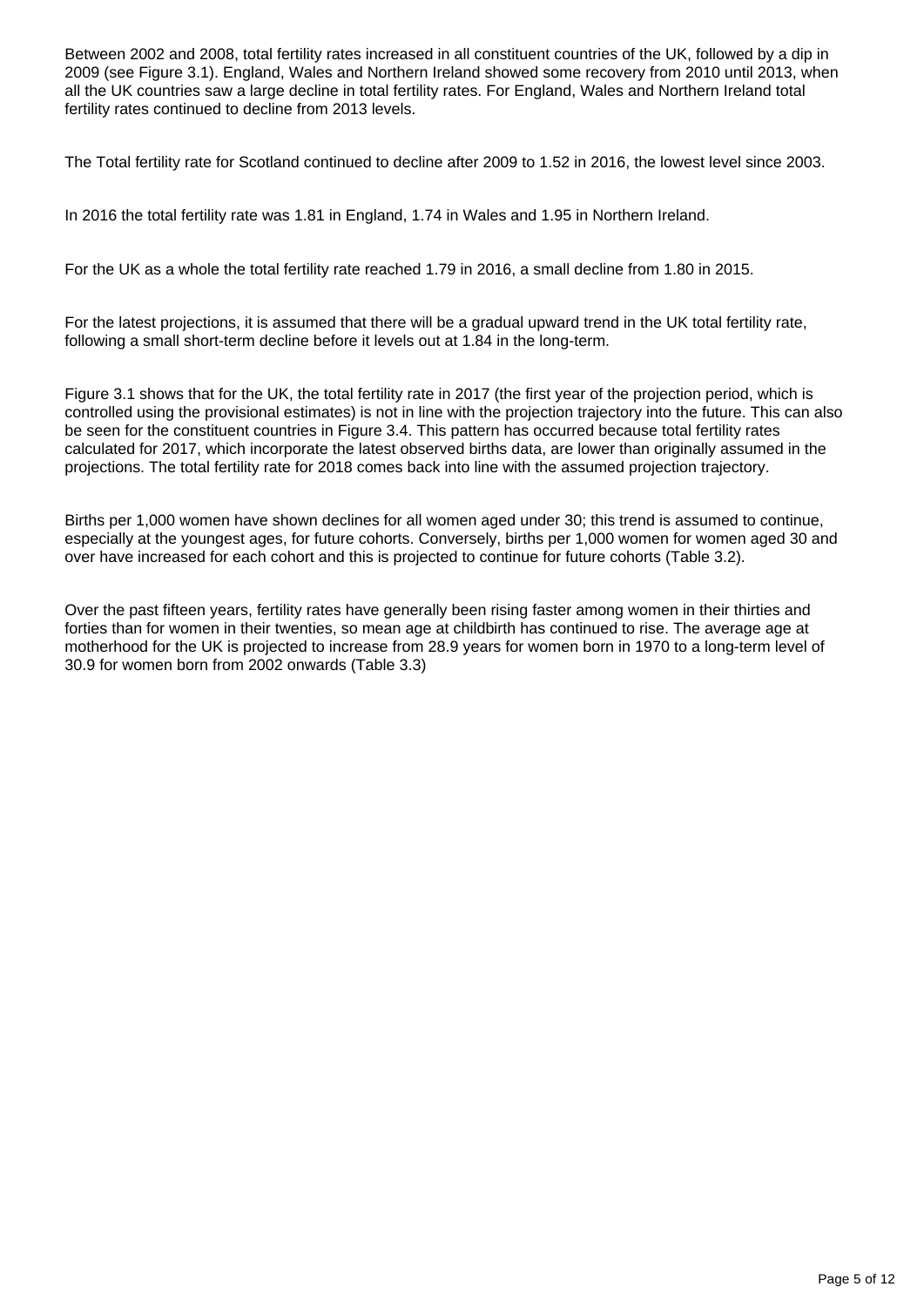#### **Figure 3.1: Total fertility rate (TFR) and average completed family size (CFS) for the, UK, 1973 to 2041**

Figure 3.1: Total fertility rate (TFR) and average completed family size (CFS) for the, UK, 1973 to 2041



Source: Office for National Statistics

#### **Source: Office for National Statistics**

#### **Notes:**

- 1. All fertility data are displayed on a calendar year basis.
- 2. Completed family size (CFS) relates to cohort born 30 years earlier, 30 years being the approximate midpoint of the childbearing ages. Projected CFS is given for cohorts who have not yet completed childbearing.
- 3. Replacement fertility is the level of fertility required for the population to replace itself in size in the long term. In the UK, women would need to have, on average, 2.075 children to ensure long-term "natural" replacement of the population.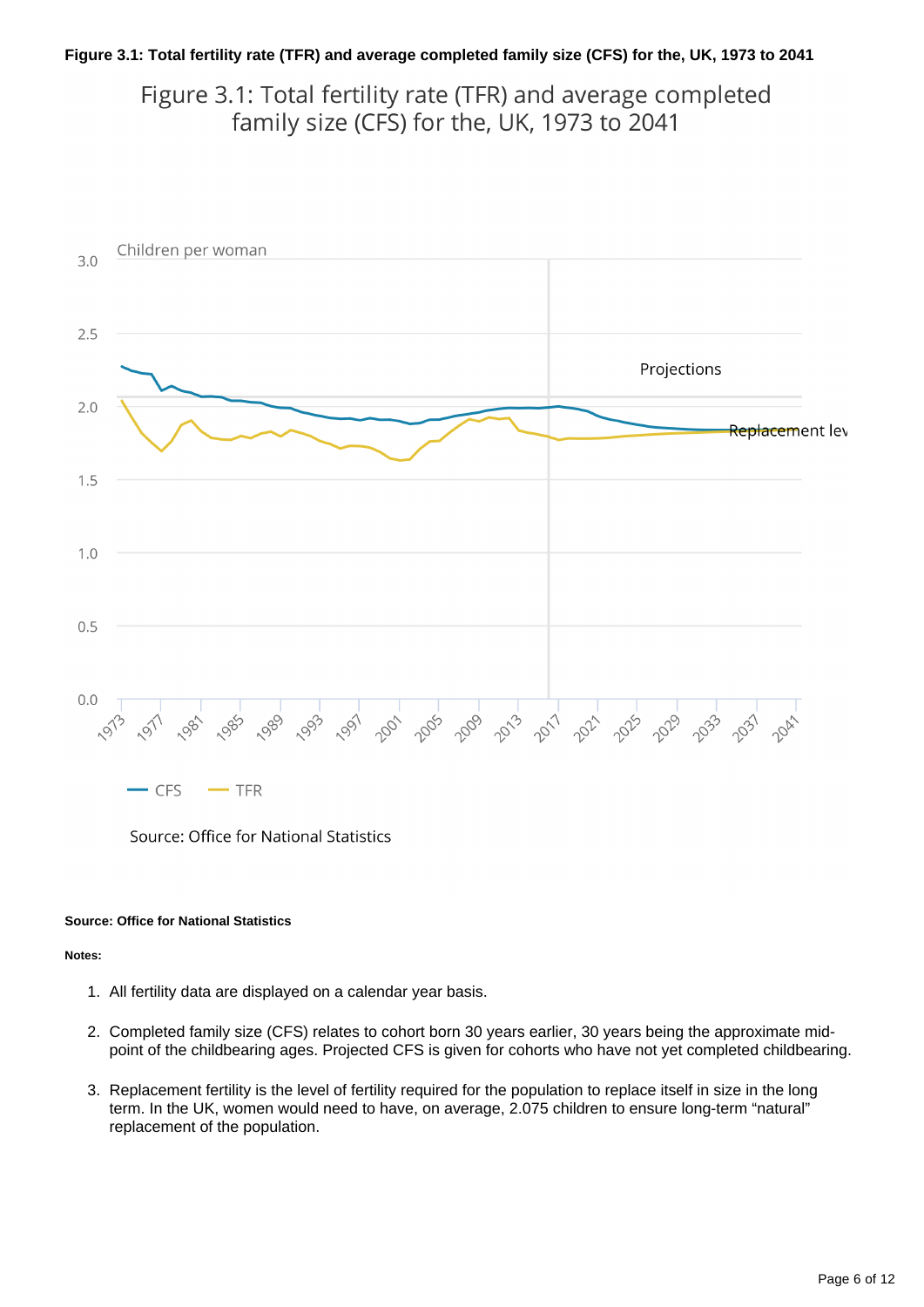#### **Figure 3.2: Assumed ultimate (long-term) age-specific fertility, UK constituent countries**

### Figure 3.2: Assumed ultimate (long-term) age-specific fertility, UK constituent countries



Source: Office for National Statistics

#### **Source: Office for National Statistics**

#### **Notes:**

1. All fertility data are displayed on a calendar year basis.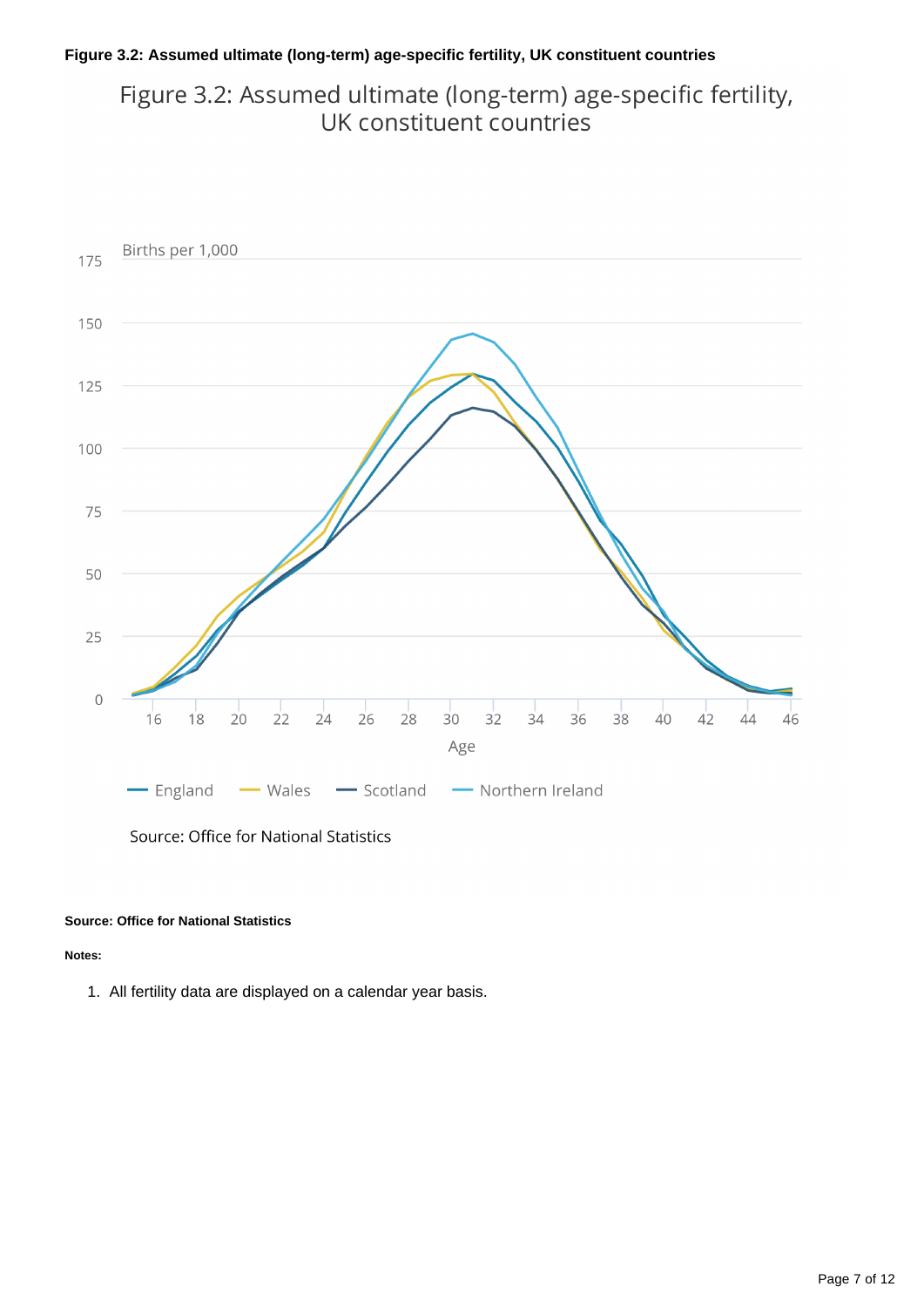#### **Figure 3.3: Estimated and assumed average completed family size, women born 1943 to 2011, UK constituent countries**

Figure 3.3: Estimated and assumed average completed family size, women born 1943 to 2011, UK constituent countries



Source: Office for National Statistics

#### **Source: Office for National Statistics**

**Notes:**

- 1. All fertility data are displayed on a calendar year basis.
- 2. Replacement fertility is the level of fertility required for the population to replace itself in size in the long term. In the UK, women would need to have, on average, 2.075 children to ensure long-term "natural" replacement of the population.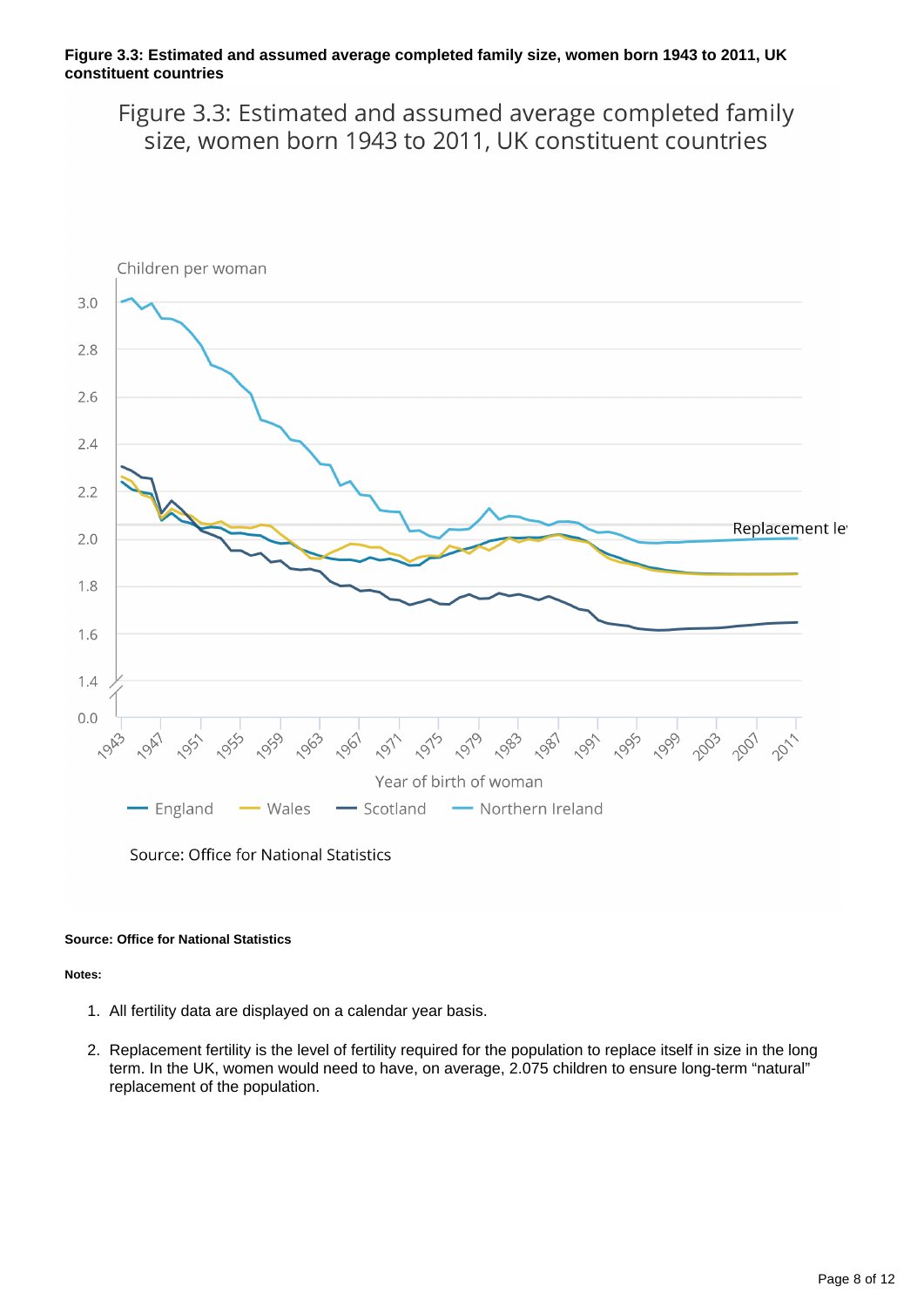#### **Figure 3.4: Estimated and assumed total fertility rates, 1973 to 2041, UK constituent countries**

Figure 3.4: Estimated and assumed total fertility rates, 1973 to 2041, UK constituent countries



#### **Source: Office for National Statistics**

#### **Notes:**

- 1. All fertility data are displayed on a calendar year basis.
- 2. Replacement fertility is the level of fertility required for the population to replace itself in size in the long term. In the UK, women would need to have, on average, 2.075 children to ensure long-term "natural" replacement of the population.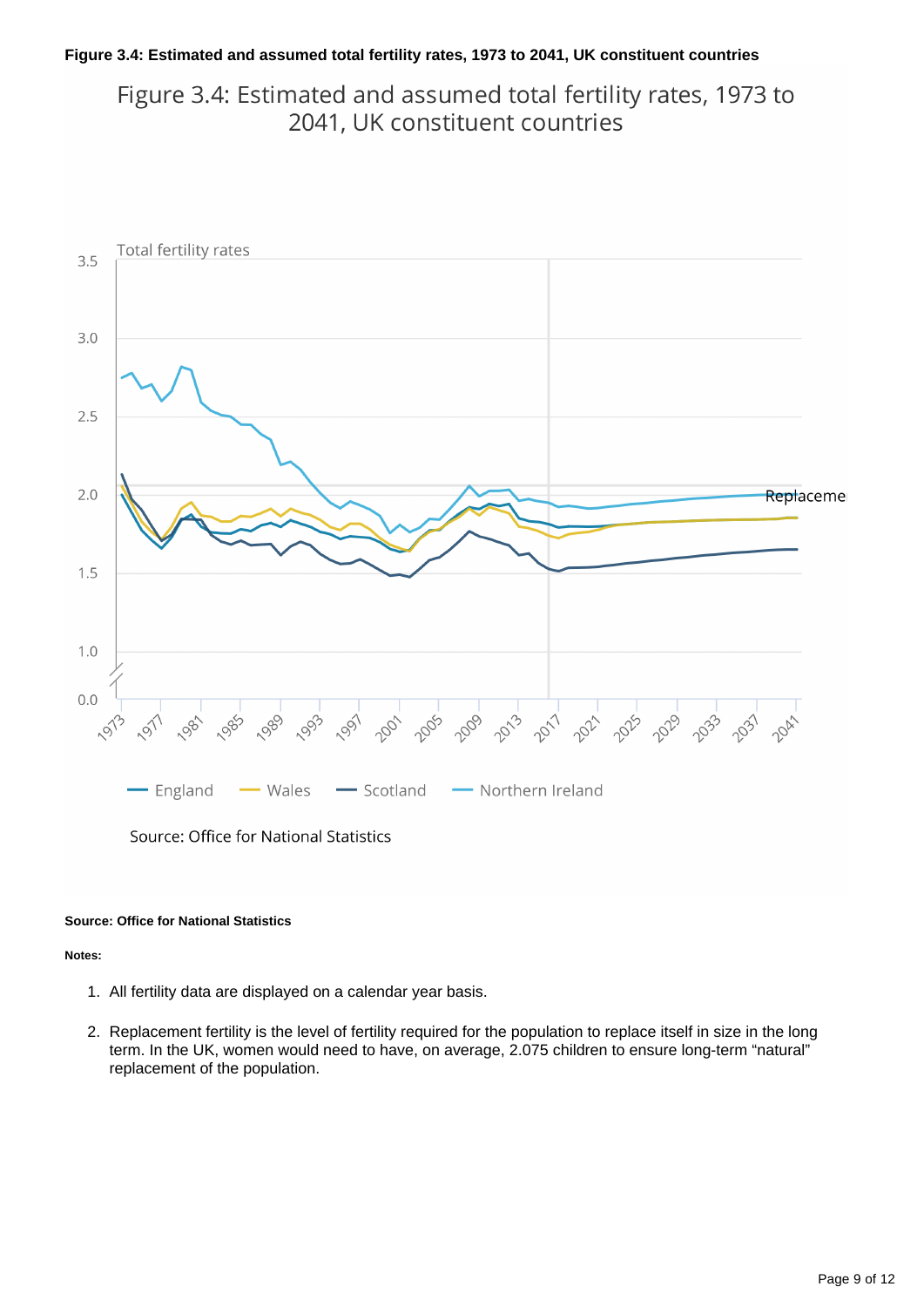#### **Table 3.4: Assumed long-term total fertility rates for the standard variants**

| Standard variants   |                           |           |  |  |  |  |  |  |  |
|---------------------|---------------------------|-----------|--|--|--|--|--|--|--|
| Country             | <b>High Principal Low</b> |           |  |  |  |  |  |  |  |
| England             | 1.95                      | 1.85 1.65 |  |  |  |  |  |  |  |
| Wales               | 1.95                      | 1.85 1.65 |  |  |  |  |  |  |  |
| Scotland            | 1.75                      | 1.65 1.45 |  |  |  |  |  |  |  |
| Northern<br>Ireland | 2.10                      | 2.00 1.80 |  |  |  |  |  |  |  |
| UK                  | 1.94                      |           |  |  |  |  |  |  |  |

Source: Office for National Statistics

### <span id="page-9-0"></span>**4 . Assumptions for fertility variants**

Standard variants look at the effect of varying one assumption at a time from the principal projection.

For example, the high fertility variant uses mortality and migration assumptions consistent with the principal projections, but assumes a higher rate of fertility.

History shows that there can be quite sudden changes in period fertility. It is therefore important to demonstrate the effect of significant short-term changes, as well as the long-term effects that would result from sustained levels of fertility significantly above or below that assumed in the principal projection.

For the standard variants, fertility rates are generally assumed to move gradually from current levels to those assumed for the long term.

The 2016-based projections are the first to use asymmetric variants for the fertility assumptions.

Figure 3.5 shows that the principal projection assumes the total fertility rate for the UK decreases in the short term from the 2016 level of 1.79 to 1.77 in 2017, then increases gradually over the years. In the long term, the high and low fertility variants assume total fertility rates of 1.94 and 1.64 children per woman for the UK.

Figure 3.5 shows estimated and assumed total fertility rates for the UK between 1973 and 2041 for the principal projection and high and low variants.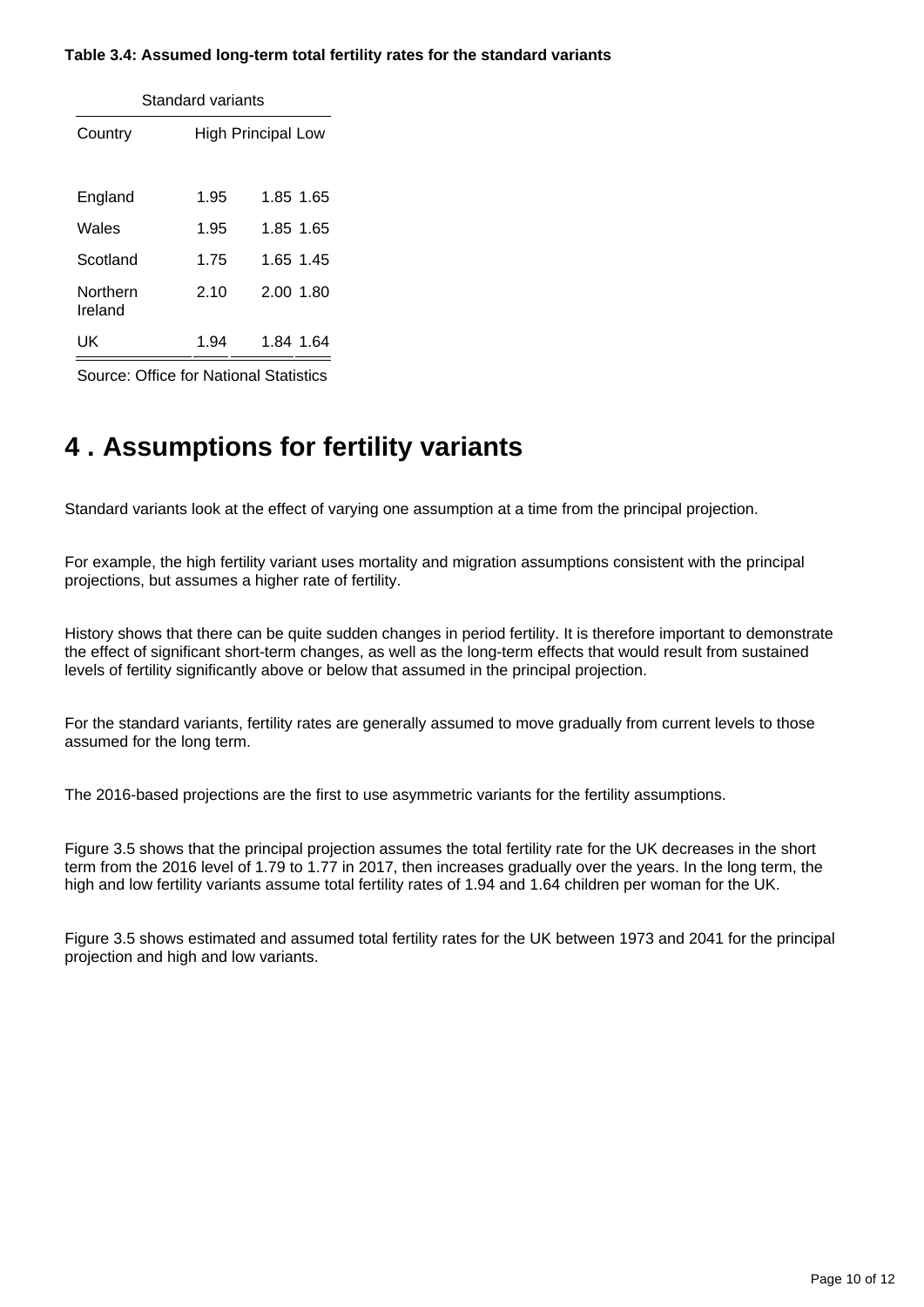#### **Figure 3.5: Estimated and assumed total fertility rates for the standard variants, UK, 1973 to 2041**

Figure 3.5: Estimated and assumed total fertility rates for the standard variants, UK, 1973 to 2041



Source: Office for National Statistics

#### **Source: Office for National Statistics**

#### **Notes:**

- 1. All fertility data are displayed on a calendar year basis.
- 2. Replacement fertility is the level of fertility required for the population to replace itself in size in the long term. In the UK, women would need to have, on average, 2.075 children to ensure long-term "natural" replacement of the population.

# <span id="page-10-0"></span>**5 . Background notes**